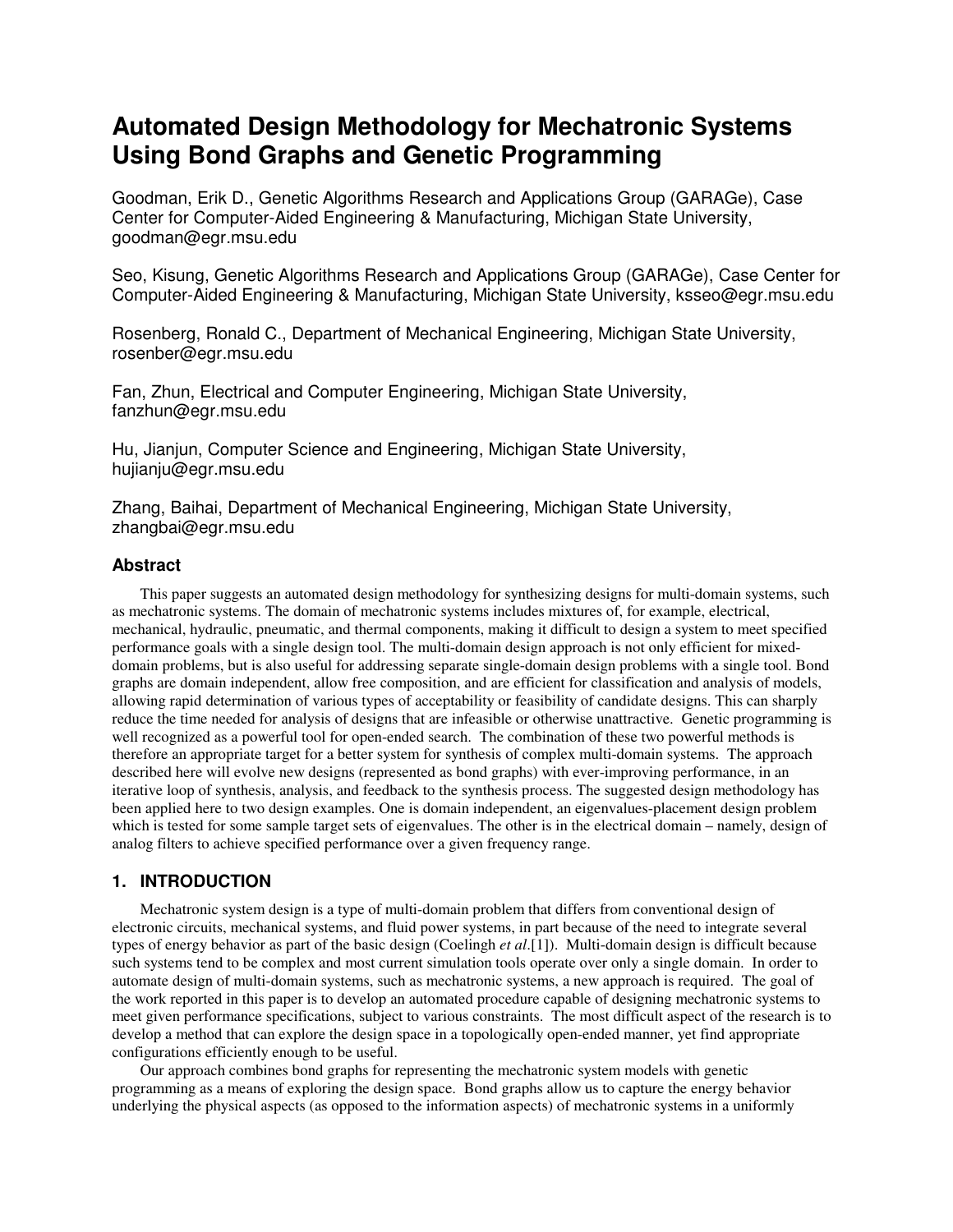effective way across domains. Being topological structures, they are also ideal for representing a structured design space for open-ended generation and exploration. Genetic programming is an effective way to generate design candidates in an open-ended, but statistically structured, manner. A critical aspect of the procedure is a fitness measure, which must guide the evolution of candidate designs toward a suitable result in a reasonable time.

There have been a number of research efforts aimed at exploring the combination of genetic programming with physical modeling to find good engineering designs. Perhaps most notable is the work of Koza *et al.* [2-4]. He presents a single uniform approach using genetic programming for the automatic synthesis of both the topology and sizing of a suite of various prototypical analog circuits, including low-pass filters, operational amplifiers and controllers. This system has already shown itself to be extremely promising, having produced a number of patentable designs for useful artifacts; however, it works in a single energy domain. Danielson *et al*.[5] use both bond graphs and a genetic algorithm to design a 2-stroke combustion engine. They start from a preliminary design, find near-optimal values for 15 physical parameters for a combustion engine, but without allowing topological variation. Tay *et al*.[6] use a genetic algorithm to vary bond graph models. This approach adopts a variational design method, which means they make a complete bond graph model first, then change the bond graph topologically using a GA, yielding new design alternatives. Their goal is to provide a wider range of possible designs, and is closely related to that presented here, but within a topologically more limited search space.

Our approach can address both limitations mentioned above. First, it enables the analysis of multi-energydomain systems with a unified inter-domain tool. Second, it allows unlimited search for a topologically open-ended solution. Moreover efficient and rapid evaluation of individual designs is provided, using a two-stage procedure - causal analysis of the graph, followed -- only if needed -- by appropriate detailed calculation using a derived state model. Also, a library of useful model performance evaluation tools (e.g., eigenvalue analysis, frequency response, steady-state calculation) can be embedded as need arises, since the use of these tools is encapsulated in the overall process.

We tested two different problems – one that is domain-independent and another in the electrical domain. The first design problem is eigenvalue design – *i.e.,* to realize a design having a specified set of eigenvalues. The second problem is analog filter design -- to realize an analog circuit that passes particular ranges of frequencies and rejects others. Since both problems can be studied effectively using linear components with constant parameters, we only needed to introduce one-port (generalized) resistance, capacitance, and inertance elements in these designs.

Section 2 discusses the inter-domain nature, efficient evaluation and graphical generation of bond graphs. Section 3 describes evolution of bond graphs by genetic programming. Section 4 presents some results for the eigenvalue design example, and Section 5 present analog filter results for high-pass, low-pass, and band-pass filters. Section 6 concludes the paper.

#### **2. DESIGN METHODOLOGY**

#### **A. Design Domain**

Design of multi-domain engineering systems, such as mechatronic systems, differs from design of singledomain systems, such as electronic circuits, mechanisms, and fluid power systems, in part because of the need to integrate the several distinct domain characteristics in predicting system behavior as part of the basic design. For example, in addition to appropriate "drivers" (sources), lumped-parameter dynamical mechanical systems models typically include at least masses, springs and dampers (Figure 1 a)) while "RLC" electric circuits include resistors, inductors and capacitors (Figure 1 b)). Figure 2 shows a drive system for a typewriter that involves the drive shaft and the load, with important physical properties modeled. The input is the driving torque,  $T_d$ ., generated through the belt coupling back to the motor.

#### **B. Bond Graph**

The bond graph is a modeling tool that provides a unified approach to the modeling and analysis of dynamic systems. Bond graph models can describe the dynamic behavior of physical systems by the connection of idealized lumped elements based on the principle of conservation of power. These models provide very useful insights into the structures of dynamic systems (Karnopp *et al*.[7], Rosenberg [8-9]). Much recent research has explored bond graphs as tools for design (Sharpe *et al*.[10], Youcef-Toumi [11], Redfield [12]).

Bond graphs consist of elements and bonds. There are several types of elements, each of which performs analogous roles across energy domains. The first type -- C, I, and R elements -- are passive one-port elements that contain no sources of power, and represent capacitors, inductors, and resistors (in the electrical domain). The second type,  $S_e$  and  $S_f$ , are active one-port elements that are sources of power, and that represent effort sources and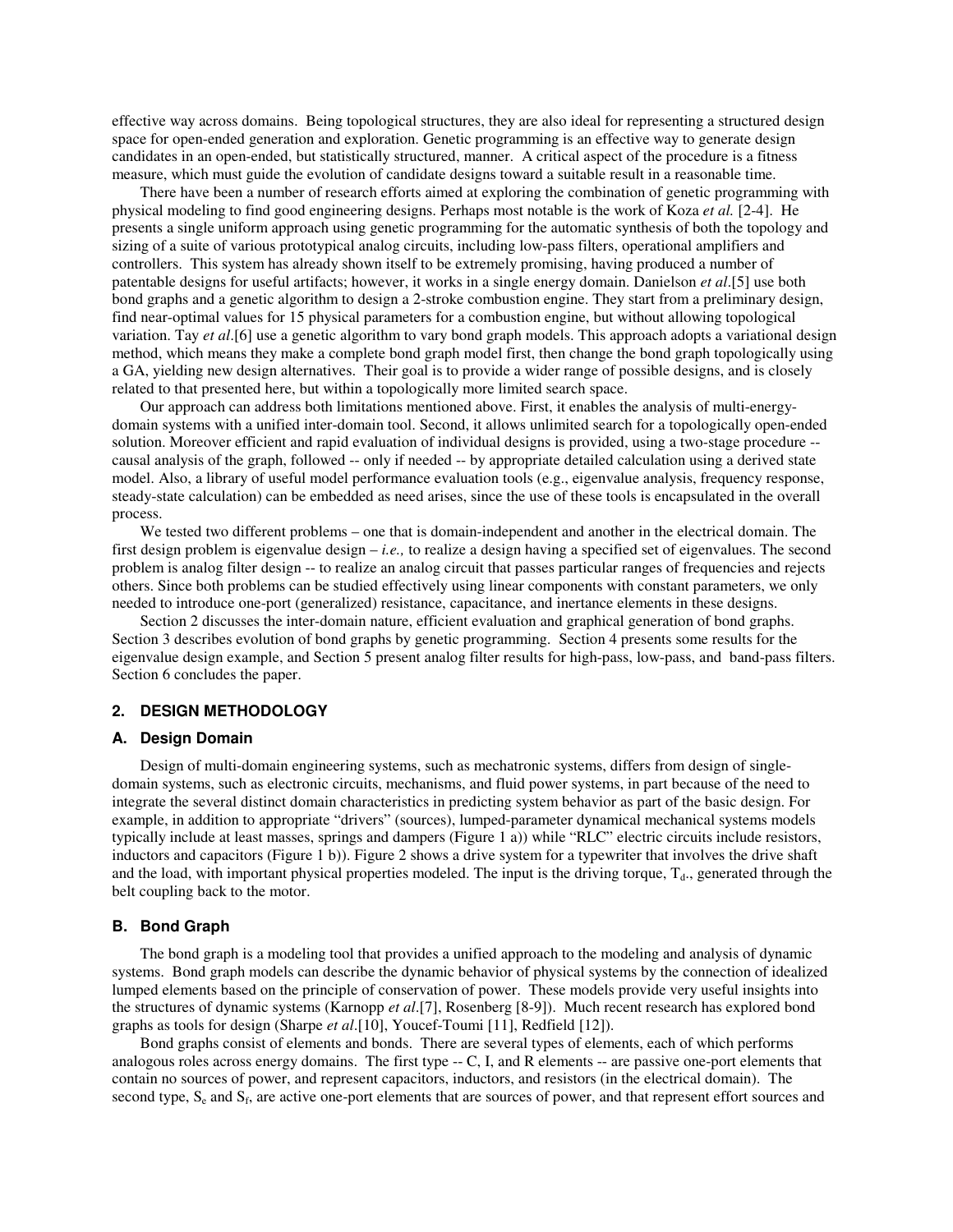flow sources, respectively (for example, sources of voltage or current, respectively, in the electrical domain). The third type, TF and GY, are two-port elements, and represent transformers and gyrators, respectively. Power is conserved in these elements. A fourth type, denoted as 0 and 1 on bond graphs, represents junctions, which are two- (or multi-) port elements. They serve to interconnect other elements into subsystem or system models.

Bond graphs have three embedded strengths for design applications – the wide scope of systems that can be created because of the multi- and inter-domain nature of bond graphs, the efficiency of evaluation of design alternatives, and the natural combinatorial features of bond and node components for generating of design alternatives. First, multi-domain systems (electrical, mechanical, hydraulic, pneumatic, thermal) can be modeled using a common notation, which is especially important for design of mechatronic systems. For example, the mechanical system and the electrical circuit in Figure 1 have the *same* bond graph model (Figure 3). Second, this representation of dynamic systems is also efficient for computational implementation. The evaluation stage is composed of two steps: 1) causality analysis, and, when merited, 2) dynamic simulation. In causality analysis, the causal relationships and power flow among elements and subsystems can reveal various system properties and inherent characteristics that can make the model unacceptable, and therefore make dynamic simulation unnecessary. While the strong typing used in the GP system (see below) will not allow the GP system to formulate "ill-formed" bond graphs, even "well-formed" bond graphs can have causal properties that make it undesirable or unnecessary to derive their state models or to simulate the dynamics of the systems they represent. Causality analysis is fast, and can rapidly eliminate further cost for many models that are generated by the genetic programming system, by performing assignment of effort and flow variables and making checks for violations of the appropriate constraints. This simple filtering cuts the evaluation workload dramatically. For systems passing causal analysis, state equations are easily and systematically derived from bond graph models. Then various analyses (of eigenvalues, for example) or simulation based on the state model allow computation of the desired performance measures. Third, the graphical (topological) structure characteristic of bond graphs allows their generation by combination of bond and node components, rather than by specification of equations. This means that any system model can be generated by a combination of bond and node components, because of their free composition and unbounded growth capabilities (Figure 3). Therefore it is possible to span a large search space, refining simple designs discovered initially, by adding size and complexity as needed to meet complex requirements.

The particular procedures used for synthesis of bond graph models are a developing and crucial part of this work, since they determine the search space within which design solutions will be contained.

## **C. Genetic Programming**

Genetic programming (GP) is an extension of the genetic algorithm method, which applies a model of natural evolution to the optimization of computer programs or algorithms to solve some task (Holland[13], Goldberg[14]). Often the model has a graph-type (or other structural) representation. The most common form of genetic programming is due to John Koza [15] and uses trees to represent the entities to be evolved. Genetic programming can be used to "grow" trees that specify increasingly complex models, as described below. In this way it is possible to span a large search space.

Figure 4 illustrates the open-ended search idea that a design in a GP system need not be of any particular size or depth compared with GA – models can thus easily be represented with arbitrary levels of complexity. Each GP tree represents a particular model in a given generation of models. The next generation is generated by crossover operations, by mutation operations, and by direct copying. In our case each tree corresponds to a single bond graph, so by using GP tools we can build bond graph candidates efficiently, without the need to create an entire *ad hoc* search structure.

#### **3. EVOLUTION OF BOND GRAPHS**

## **A. The Design Procedure**

The overall procedure is shown in Figure 5. The designer sets the design context by specifying an embryo bond graph model (*i.e.,* driver and load ports in any number (required for the objective function to be defined), and if desired, any other fixed "plant" which the search process is not allowed to alter). Parameters for the GP search process must be set to control both the generation phase (yielding an initial population of candidate solutions in the form of GP trees) and the evolution phase. At each stage of evolution, each of the candidates is evaluated and assigned a fitness value. The evolution phase is guided by the statistics of the selection and evolution operators. The evolution process terminates when fitness or effort conditions are met. The result is reported as a bond graph (or set of them) with the highest fitness rating(s).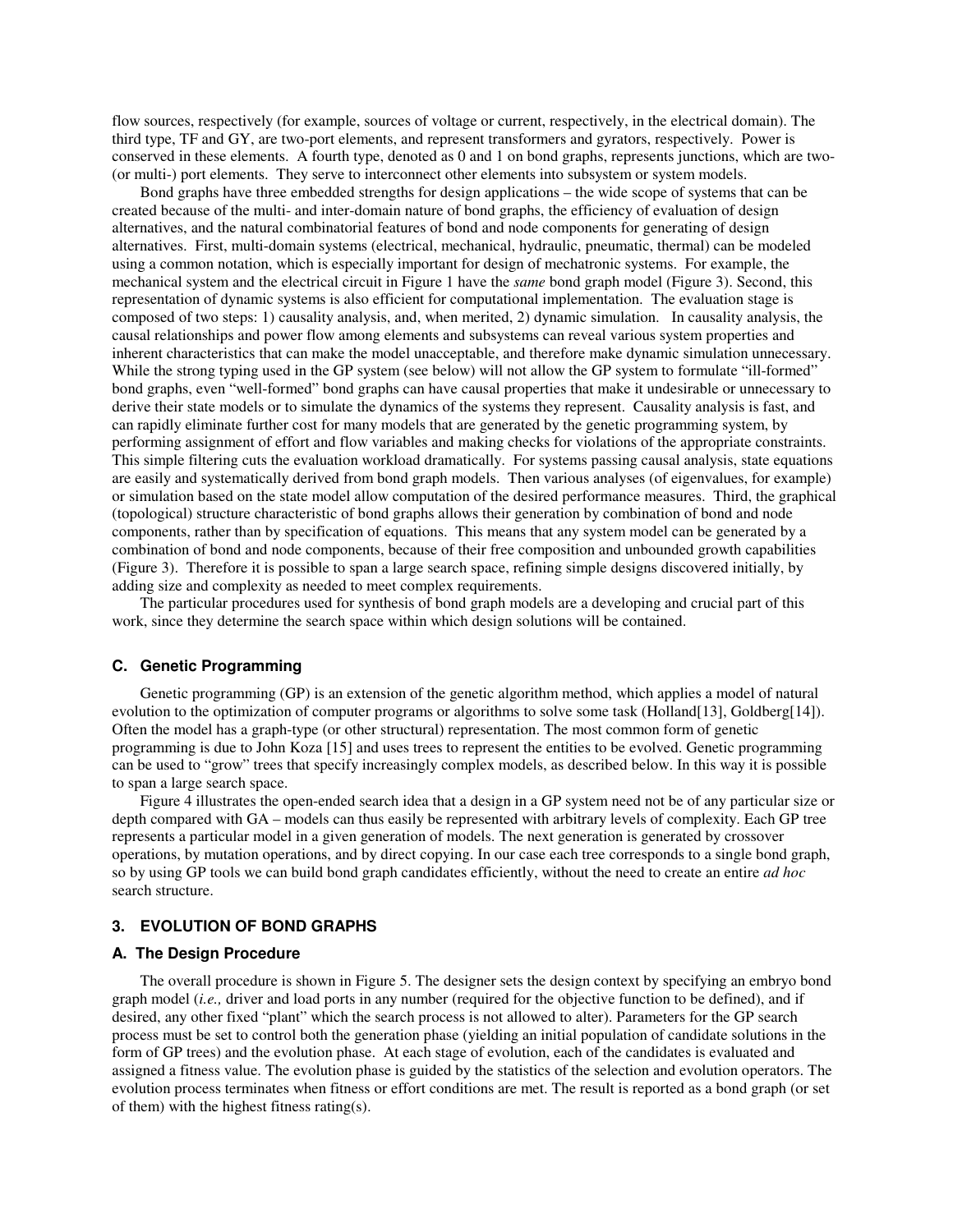## **B. Bond Graph Construction**

A typical GP system (like the one used here) evolves trees, rather than more general graphs. However, bond graphs can contain circuits, so we do not represent the bond graphs directly as our GP "chromosomes." Instead, a GP tree specifies a *construction procedure* for a bond graph. Bond graphs are "grown" by executing the sequence of GP functions and terminals specified by the tree, upon specific bonds or nodes of the bond graph, using the embryo as the starting point. The initial studies reported here use the following set of bond graph elements: {C, I, R; 0, 1}. This set is sufficient to allow us to achieve designs that have practical meaning in engineering terms, while still permitting other methods to be used for comparison, as an aid in assessment of our work.

We define the GP functions and terminals for bond graph construction as follows. There are four types of functions: 1) *add* functions that can be applied only to a junction and which add a C, I, or R element; 2) *insert* functions that can be applied to a bond and which insert a 0-junction or 1-junction into the bond; 3) *replace* functions that can be applied to a node and which can change the type of element and corresponding parameter values for C, I, or R elements; and 4) *arithmetic* functions that perform arithmetic operations and can be used to determine the numerical values associated with components (Table 1).

Some typical operations -- insert\_J0 (a 0-junction) and add\_R (a 1-port resistor) -- are explained in detail as follows. The insert\_J0 function can be applied only at a bond, and performs insertion of a 0-junction at the given modifiable site (Figure 6). Inserting a 0-junction between node R and a 1-junction yields a new bond graph (the right side of Figure 6). As a result, three new modifiable sites are created in the new bond graph. At each modifiable site, various bond growth functions can be applied, in accordance with its type. In GP terminology, this is a *strongly typed* GP.

In Figure 7, the R element is added to an existing junction by the add R function. This function adds a node with a connecting bond. An R element also requires an additional parameter value (ERC -- ephemeral random constant).

#### **C. Bond Graph Evaluation**

As mentioned earlier, a two-stage evaluation procedure is executed to evaluate bond graph models. The first, causal analysis, (see Karnopp *et al*., [7]), allows rapid determination of feasibility of candidate designs, thereby sharply reducing the time needed for analysis of designs that are infeasible. For those designs "passing" the causal analysis, the state model is automatically formulated. Then one or more second-level evaluators is used (for example, eigenvalue analysis, impulse response, step response, etc.). An advantage of our evaluation method is its ability to share these common evaluation routines, without modification, among various energy domains and including multi-domain systems. The evaluation layers are depicted in Figure 8, but any particular design problem probably uses only a subset of these.

# **4. CASE STUDY 1 – EIGENVALUE DESIGN**

#### **A. Problem Definition**

The problem of eigenvalue assignment has received a great deal of attention in control system design. Design of systems to avoid instability is often an important and practical problem. In the example that follows, a set of target eigenvalues is given and a bond graph model with those eigenvalues is generated. The embryo model provided is shown in Figure 9. The dotted box represents the initial modifiable site ("writehead"). The construction steps specified in the GP tree are executed at that point. The numbers in parentheses represent the parameter values found for the elements. The fitness function is defined as follows. The raw fitness, defined as  $fitness_{raw}$  is sum of the distances between target points and the closest solution points, after they are paired. Then normalized fitness is calculated according to:

$$
Fitness_{norm} = 0.5 + \frac{1}{1} \left(1 + Fitness_{raw}\right)
$$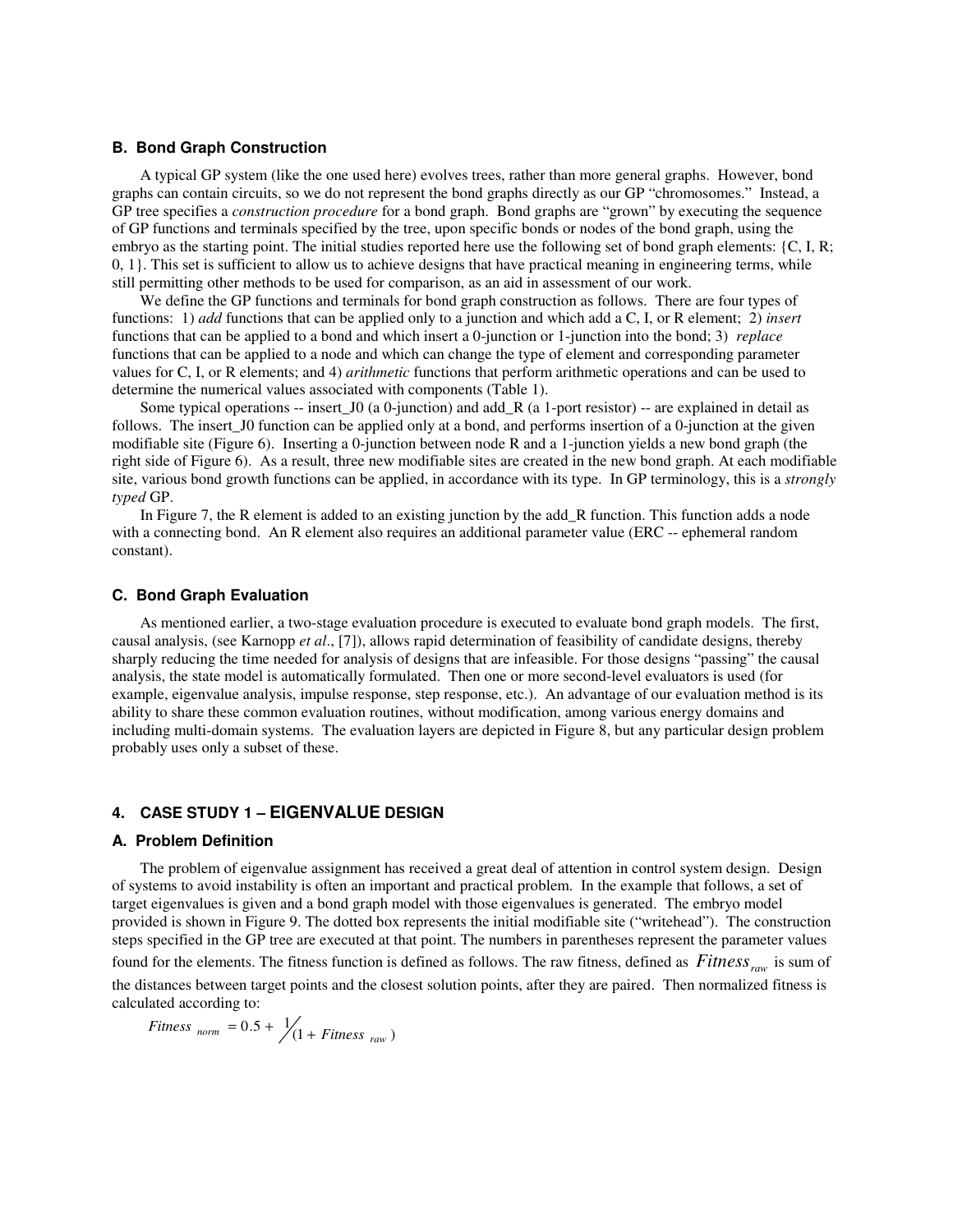## **B. Experimental Setup**

We used a strongly-typed version (Luke<sup>[16]</sup>) of lil-gp (Zongker and Punch<sup>[17]</sup>) to generate bond graph models. The GP parameters were as shown below. The examples shown here were run on a single Pentium III processor rather than on a PC cluster, in order to simplify the measurement of the resources consumed. Results were first reported in Seo *et al.* [18], in July, 2001. The GP parameters used for these eigenvalue design problems were as follows (in the standard notation of the GP literature):

```
Number of generations: 100 – 500
Population size: 100 – 500
Initial population: half_and_half
Max depth: 17
Initial depth: 2-6
Selection: Tournament (size=7)
Crossover: 0.9
Mutation: 0.1
```
The following three sets (consisting of 2, 4, and 6 target eigenvalues, respectively) were used as targets for lilgp runs:

 $\{-1\pm 2j\}$  $\{-1\pm 2j, -2\pm j\}$  $\{-1\pm 2i, -2\pm i, -3\pm 0.5i\}$ 

## **C. Results**

Figure 10 gives the solution eigenvalues obtained for a typical run with targets  $-1\pm 2i$ . The distance errors from the targets, evolved number of bonds and components, and the corresponding bond graph model are also shown. One 1-junction and three elements (one each of C, I, and R) were added to the embryo bond graph model in evolution of the solution. This final resulting bond graph was obtained after some post-processing to remove unnecessary connections and reduce the non-state variable R to its simplest equivalent form, using a wellestablished procedure.

Figure 11 illustrates the solution eigenvalues obtained for the target set  $-1\pm 2j$ ,  $-2\pm j$ . One 1-junction and six elements (two each of C, I, and R) evolved from the embryo. Four state variables were evolved – one for each C or I element.

Figure 12 illustrates the eigenvalues of the best solution for the target set  $-1\pm 2j$ ,  $-2\pm j$ ,  $-3\pm 0.5j$ . It shows that a bond graph with more junctions and elements was evolved, yielding a more complex structure than in the case of the four-eigenvalue problem. There are some interesting observations to be made across these examples: each bond graph model evolved had a symmetric number of storage (state variable) C and I elements (for example, three of each). Although not enough experiments have yet been run to make any statistical assertions, the results appear to be good for these small example problems. These runs were produced before the ADF (Automatically Defined Function) facility was implemented for this strongly-typed bond graph representation, but we expect that ADF will allow production of better results for much larger problems, based on the prior work of Koza and our observation of the emergence of some useful subpatterns in the bond graphs evolved in our experiments.

## **5. CASE STUDY 2 – ANALOG FILTER DESIGN**

## **A. Problem Definition**

A filter design problem was used as a test of our approach for evolving electrical circuits with bond graphs, as first reported in July, 2001, in Fan *et al.* [19]. Three kinds of filters were chosen to verify our approach - high-pass, lowpass, and band-pass filters. The embryo electric circuit and corresponding embryo bond graph model used in our filter design is shown in Figure 13. We used converted Matlab routines to evaluate frequency response of the filters created. As Matlab provides many powerful toolboxes for engineering computation and simulation, it facilitates development of source codes for our genetic programming evaluation dramatically. In addition, as all individual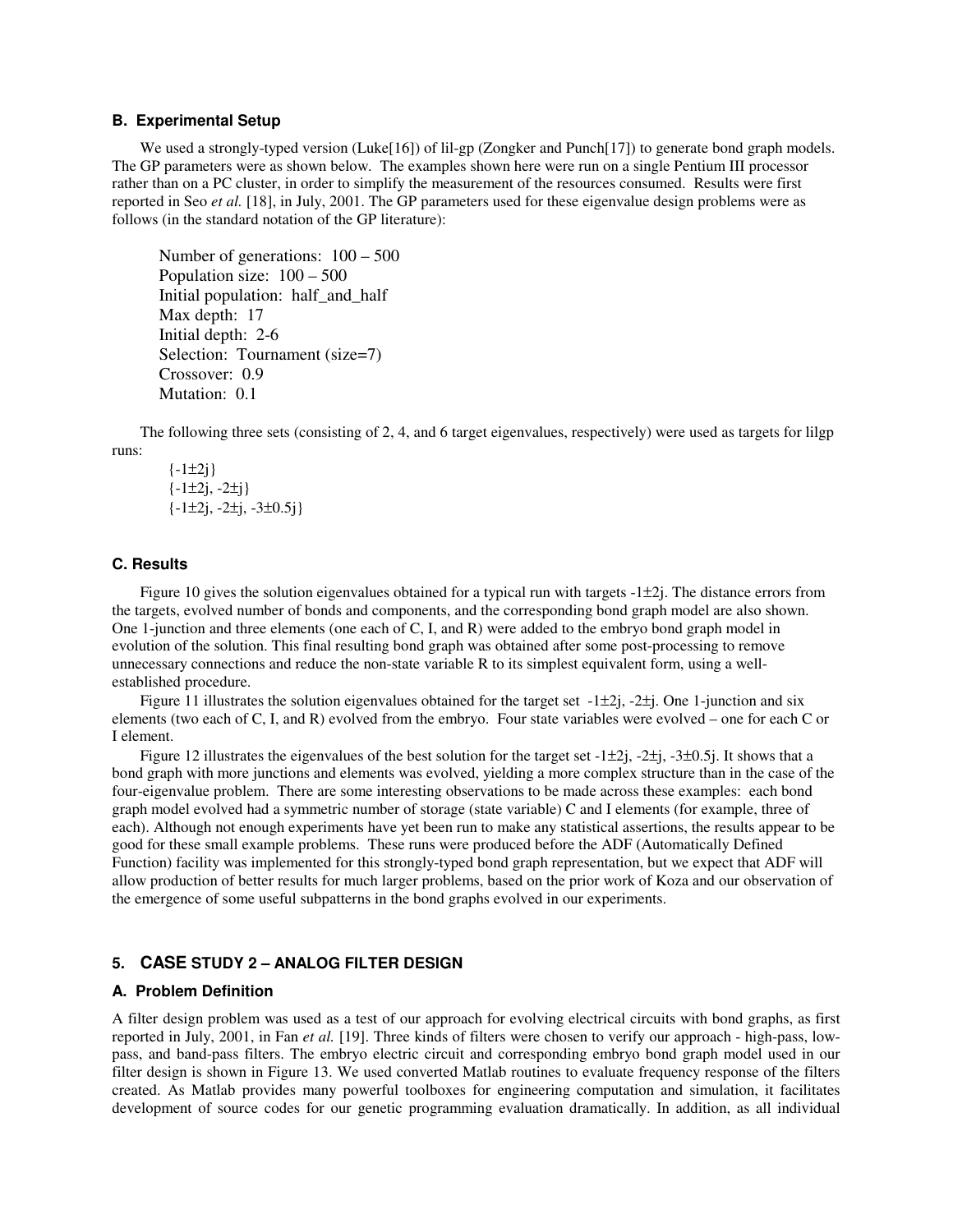circuits passed to Matlab code for evaluation are causally valid, the occurrence of singularities is excluded, which enables the program to run continuously without interruption. The fitness function is defined as follows: within the frequency range of interest, uniformly sample 100 points; compare the magnitudes of the frequency response at the sample points with target magnitudes; compute their differences and obtain the squared sum of differences as raw fitness. Then normalized fitness is calculated according to:

$$
Fitness_{norm} = 0.5 + \frac{1}{1} \times Fitness_{raw})
$$

The GP parameters used for eigenvalue design were as follows:

Number of generations: 500 Population size: 500 Initial population: half\_and\_half Max depth: 16 Initial depth: 4-6 Selection: Tournament (size=7) Crossover: 0.8 Mutation: 0.2

## **B. Results**

The frequency output of the high-pass filter evolved is shown in Figure 14. The upper part is the magnitude of the frequency response, while the lower part describes its phase angle. The figure illustrates that the result is quite satisfactory. To get this result, the program ran in a P-III 550 for 121.9 minutes. It took the genetic programming algorithm 272 generations to evolve it.

Figure 15 gives the frequency response of an evolved low-pass filter. The program ran for 151.8 minutes, in which it evolved for 157 generations to get this result.

Figure 16 gives the frequency response of the evolved band-pass filter. The program ran for 193.8 minutes, for a total of 270 generations, to get this result. Obviously, it is the most difficult of the three filter design problems.

The evolved high pass filter circuit and bond graph are shown in Figure 17. From the evolved bond graph, it is clear that the topological structure could be simplified. This topological redundancy is frequently observed in our research. We believe that allowing (or even fostering) this kind of topological redundancy is useful for ensuring the robustness of the evolution process. It may help the search process to traverse rugged landscapes and to avoid getting stuck in local minima.

# **6. CONCLUSION**

This paper has suggested a new design methodology for automatically synthesizing designs for multi-domain, lumped-parameter dynamic systems – assembled from mixtures of electrical, mechanical, hydraulic, pneumatic, and thermal components. A careful combination of bond graphs and genetic programming, including a multi-step evaluation procedure that greatly increases the efficiency of fitness assessment, appears to yield an appropriate approach for development of a method for synthesis of complex multi-domain systems, such as mechatronic systems. As a proof of concept for this approach, evolution of a limited set of bond graphs for two design problems – a specified-target-eigenvalues design and filter design -- was tested. Experiments showed that both yielded satisfactory results in moderate times and computational expenses.

The eigenvalue design problem can be used not only to assure the stability and transient behavior of a system, but also to explore various topology issues. Bond graph representation of electrical circuits permits many kinds of circuits to be created, and can also be extended to include diodes, transistors and various types of energy sources in circuits.

These early results provide support for the conjecture that much more complex multi-domain systems with much more detailed performance specifications can be automatically designed, given longer execution times and/or using inexpensive cluster computing facilities.

To make the automated design methodology of multi-domain systems more applicable in practice, several research directions are being undertaken: 1) design novel function sets for genetic programming to improve on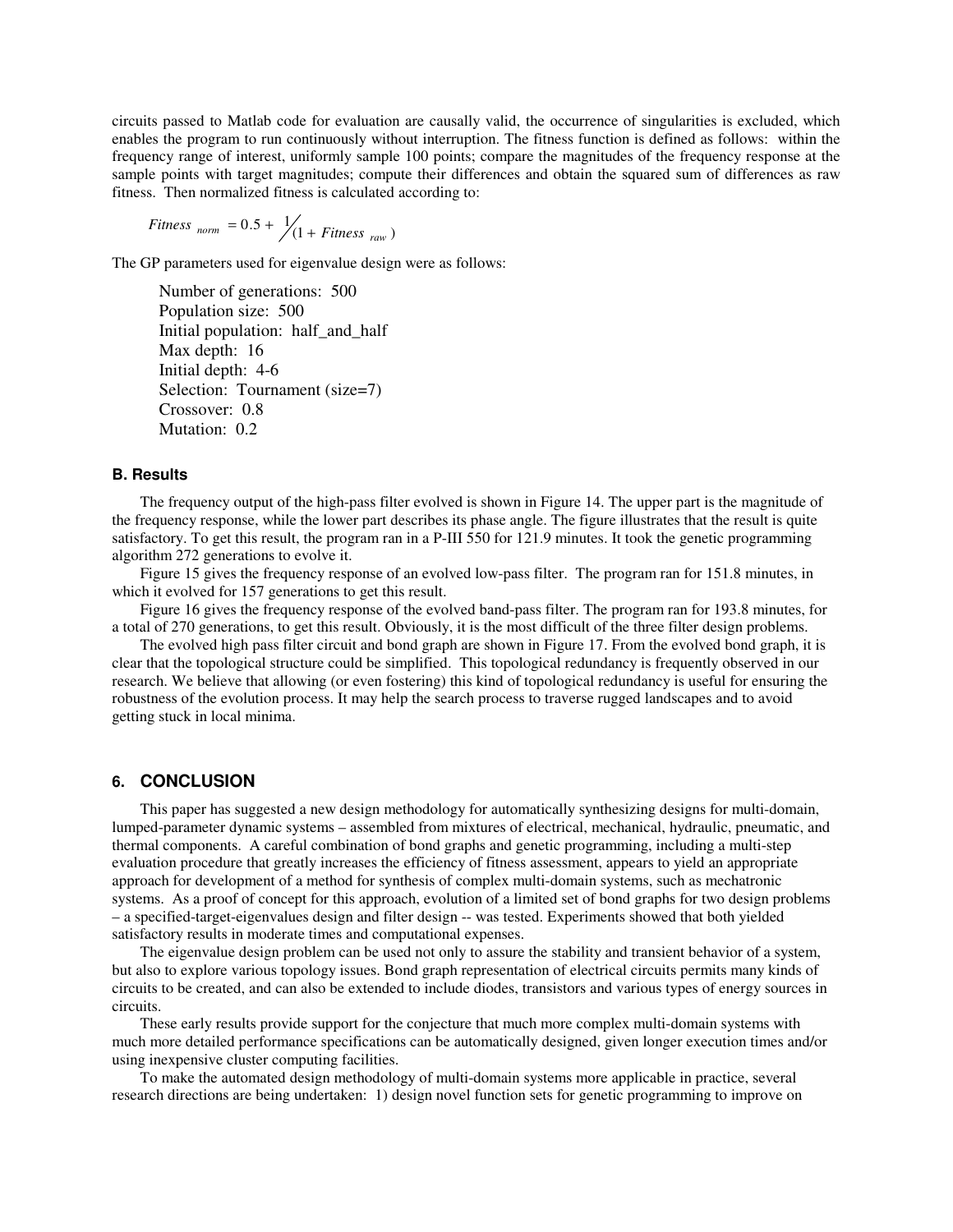current designs, comparing their advantages and disadvantages with the current function set, and seeking insights into the evolutionary process of genetic programming on bond graphs; 2) use a parallel realization of genetic programming to enhance its ability to search and improve computational efficiency; and 3) because practical designs usually have many constraints and criteria entering into the evaluation of design quality, such as sensitivity of the system to variation in the parameters of its components, implement a multi-objective genetic programming system to tackle this problem.

The guiding objective continues to be to refine the approach such that it is useful for automated design of practical and important mechatronic systems.

## **7. REFERENCES**

- 1. Coelingh, E., de Vries, T., and Amerongen, J., 1998, "Automated Performance Assessment of Mechatronic Motion Systems during the Conceptual Design Stage," *Proc. 3 rd Int'l Conf. on Adv. Mechatronics*, Okayama, Japan.
- 2. Koza,, J.R., Bennett, F.H., Andre, D., Keane, M.A., and Dunlap, F., 1997, "Automated Synthesis of Analog Electrical Circuits by Means of Genetic Programming," *IEEE Trans. Evol. Computation, 1*(2), pp.109-128.
- 3. Koza, J.R., Andre, D., Bennett, F.H., and Keane, M.A., 1997, "Evolution using genetic programming of a lowdistortion 96 Decibel operational amplifier," *Proceedings of the 1997 ACM Symposium on Applied Computing*, San Jose, California, pp. 207-216.
- 4. Koza, J.R., *et al*., 1999, "Automatic creation of both the topology and parameters for a robust controller by means of genetic programming," *Proceedings of the 1999 IEEE International Symposium on Intelligent Control, Intelligent Systems, and Semiotics*. Piscataway, NJ: IEEE. pp. 344-352.
- 5. Danielson, B., J. Foster and D. Frincke [1998], "GABSys: Using Genetic Algorithms to Breed a Combustion Engine," *Proc. of IEEE Conf. on Evolutionary Computation*, pp. 259-264
- 6. Tay, E., Flowers, W., and Barrus, J., 1998, "Automated Generation and Analysis of Dynamic System Designs," *Research in Engineering Design*, vol 10, pp. 15-29.
- 7. Karnopp, D.C., Margolis, D.L., and Rosenberg, R.C., 2000, *System Dynamics: A Unified Approach*, 3rd ed., John Wiley & Sons, New York.
- 8. Rosenberg, R.C., Whitesell, J., and Reid, J., 1992, "Extendable Simulation Software for Dynamic Systems," *Simulation*, *58*(3), pp.175-183.
- 9. Rosenberg, R. C. [1993], "Reflections on Engineering Systems and Bond Graphs," *Trans. ASME J. Dynamic Systems, Measurements and Control*, v.115, pp.242-251
- 10. Sharpe, J.E., and Bracewell, R.H., 1995, "The Use of Bond Graph Reasoning for the Design of Interdisciplinary Schemes," *1995 International Conference on Bond Graph Modeling and Simulation*, pp. 116- 121.
- 11. Youcef-Toumi, K., Ye. Y., Glaviano, A., and Anderson, P., 1999, "Automated Zero Dynamics: Derivation from Bond Graph Models," *1999 International Conference on Bond Graph Modeling and Simulation*, pp. 39-44.
- 12. Redfield, R.C., 1999, "Bond Graphs in Dynamic Systems Designs: Concepts for a Continuously Variable Transmission," *1999 International Conference on Bond Graph Modeling and Simulation*, pp. 225-230.
- 13. Holland, J.H., 1975, *Adaptation in Natural and Artificial Systems*, University of Michigan Press.
- 14. Goldberg, D., 1989, *Genetic Algorithms in Search, Optimization, and Machine Learning,* Addison-Wesley.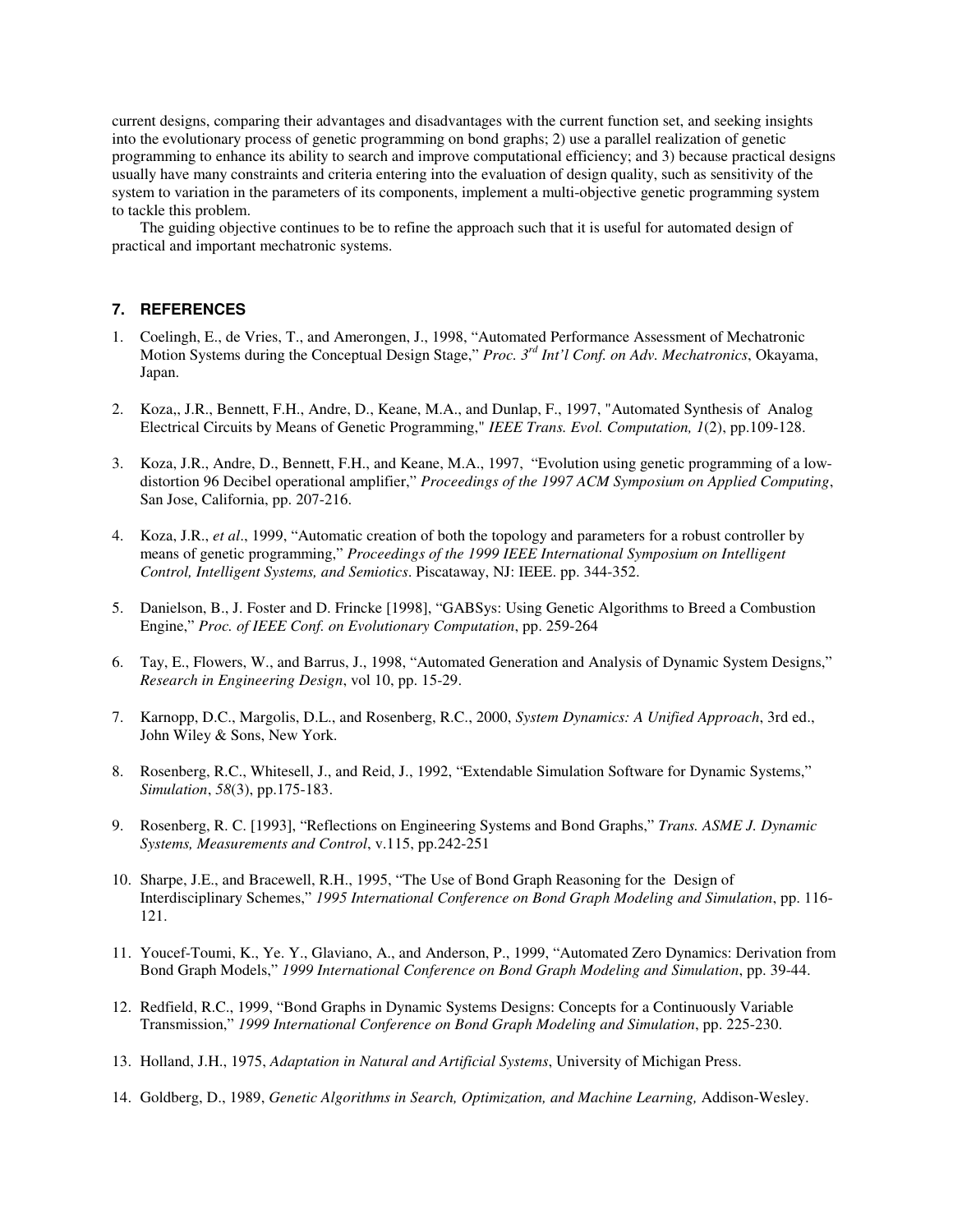- 15. Koza, J.R., 1992, *Genetic Programming: On the Programming of Computers by Means of Natural Selection*, The MIT Press.
- 16. Luke, S., 1997, *Strongly-Typed, Multithreaded C Genetic Programming Kernel,* http://www.cs.umd.edu/users/ seanl/gp/patched-gp/.
- 17. Zonker and Punch, W.F., III, 1998, *lil-gp 1.1 User's Manual*, GARAGe, College of Engineering, Michigan State University.
- 18. K. Seo, E. Goodman, and R. Rosenberg, 2001, "First Steps toward Automated Design of Systems Using Bond Graphs and Genetic Programming", *Proc. Genetic and Evolutionary Computation Conference*, San Francisco, p. 189 (1-page abstract) and poster.
- 19. Fan, J. Hu, K. Seo, E. Goodman, R. Rosenberg, and B. Zhang, 2001, "Bond Graph Representation and GP for Automated Analog Filter Design," *Genetic and Evolutionary Computation Conference Late-Breaking Papers*, San Francisco, pp. 81-86.

.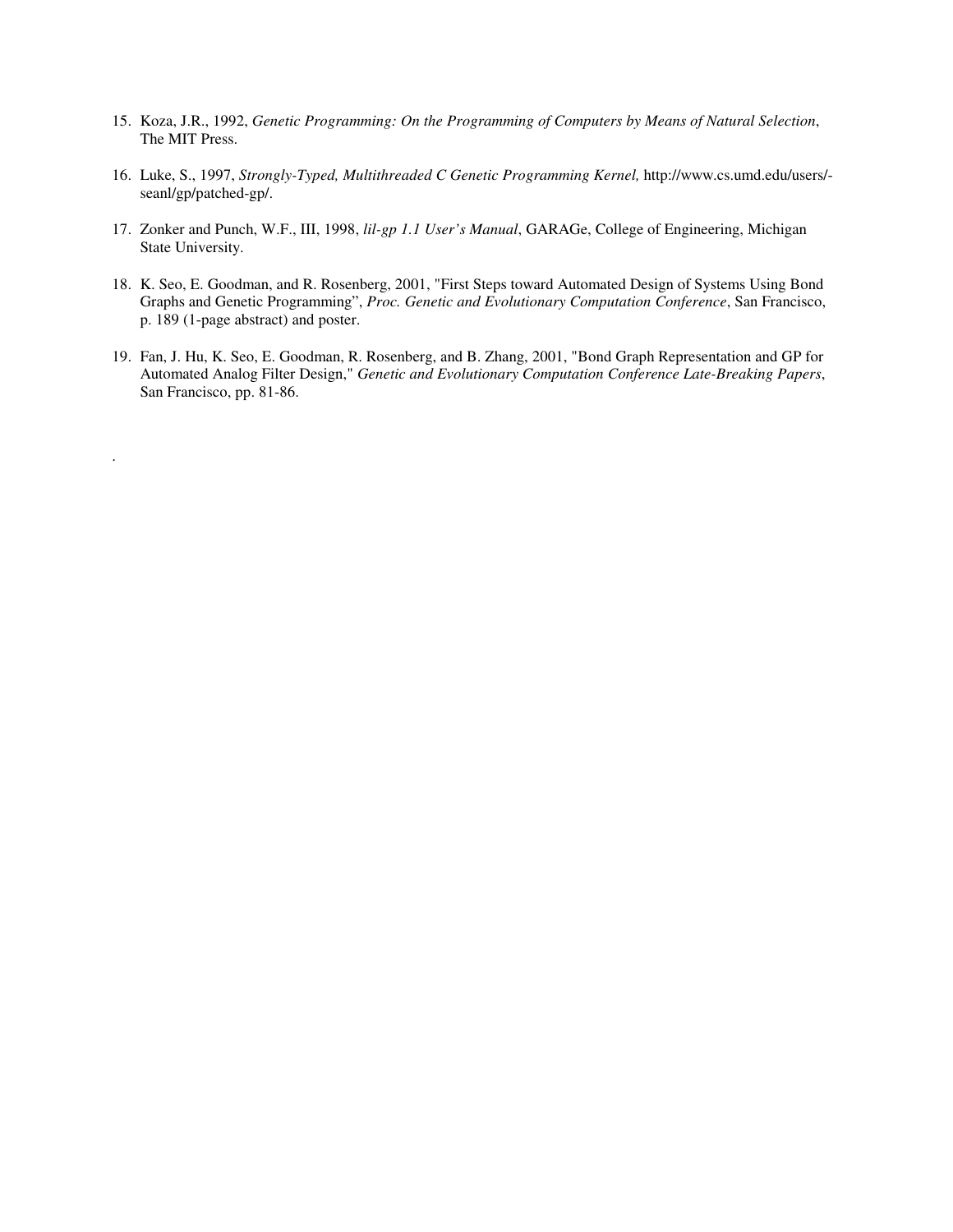

Figure 1. Example single-domain systems: a) mechanical, and b) electrical



Figure 2. Schematic diagram of an example mechatronic system – the ball drive of an electric typewriter



Figure 3. The combinatorial nature of bond graph generation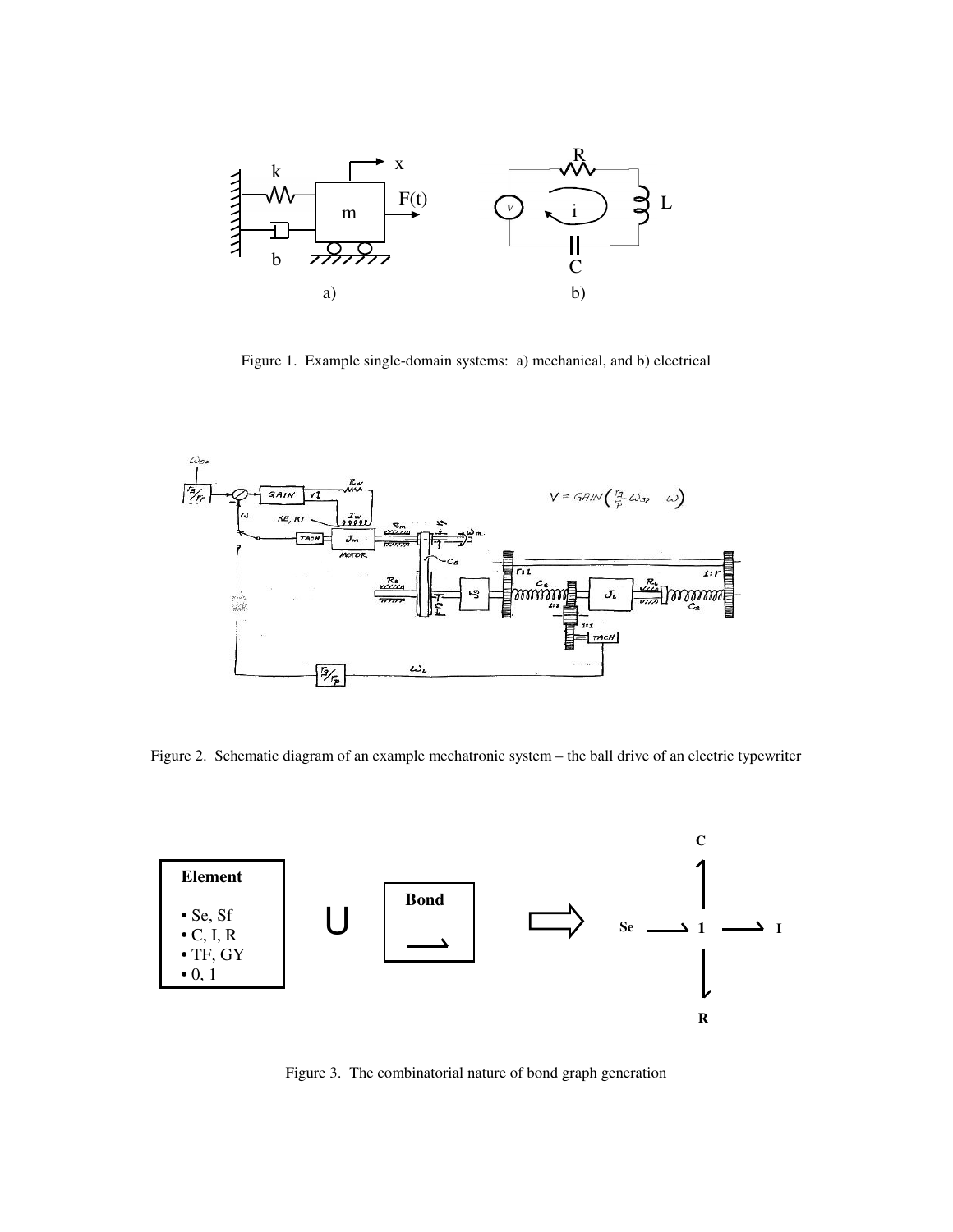

Figure 4. The open-ended search capability of GP compared with GA



Figure 5. The GP design procedure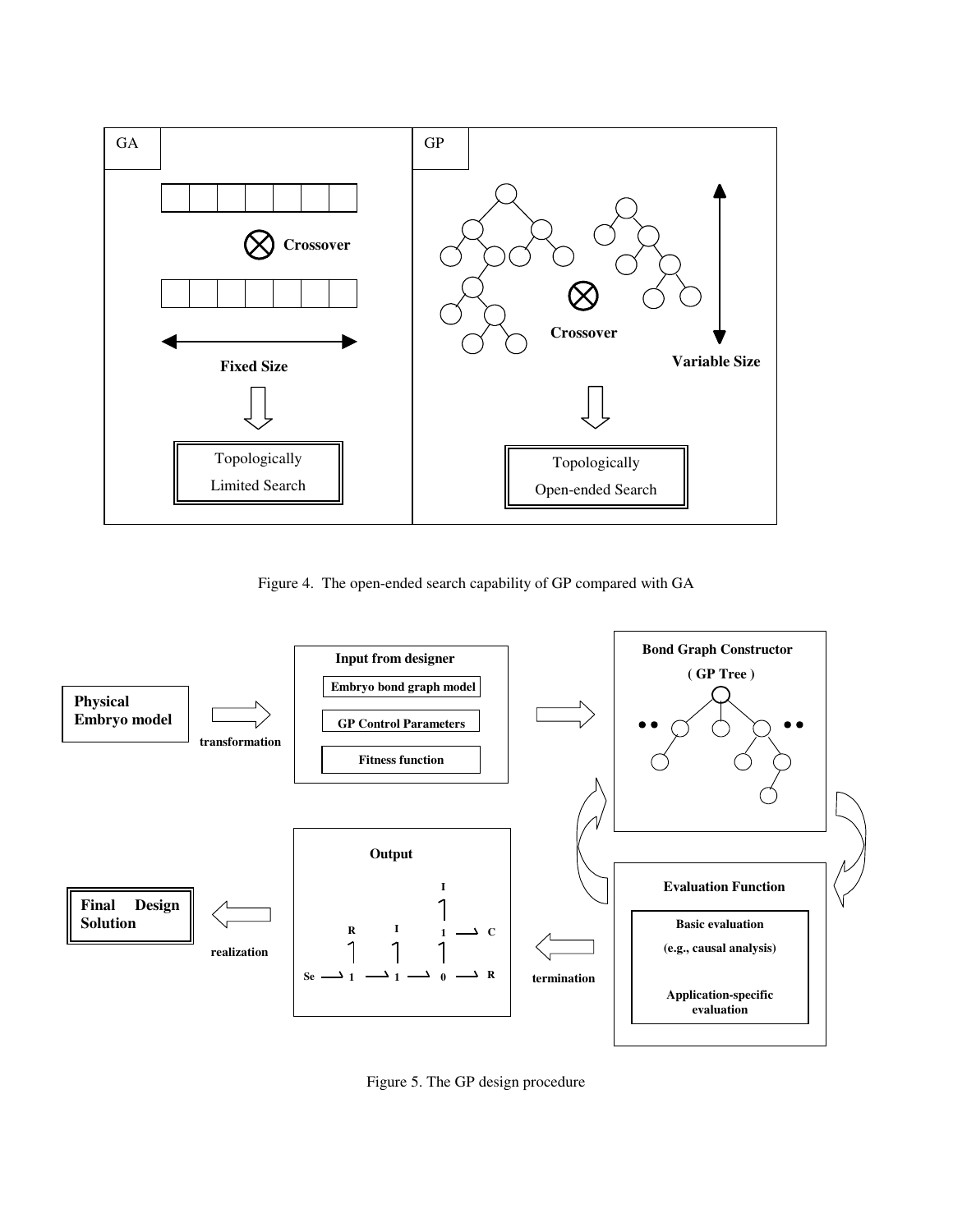# Table 1. GP terminals and functions

| #Args          | Description                                   |  |  |
|----------------|-----------------------------------------------|--|--|
| 4              | Add a C element to a junction                 |  |  |
| 4              | Add an I element to a junction                |  |  |
| $\overline{4}$ | Add an R element to a junction                |  |  |
| 3              | Insert a 0-junction in a bond                 |  |  |
| 3              | Insert a 1-junction in a bond                 |  |  |
| 2              | Replace the current element with a C element  |  |  |
| 2              | Replace the current element with an I element |  |  |
| $\overline{2}$ | Replace the current element with an R element |  |  |
| 2              | Add two ERCs                                  |  |  |
| $\overline{2}$ | Subtract two ERCs                             |  |  |
| $\Omega$       | End terminal for add element                  |  |  |
| $\Omega$       | End terminal for insert junction              |  |  |
| $\Omega$       | End terminal for replace element              |  |  |
| $\Omega$       | Ephemeral random constant (ERC)               |  |  |
|                |                                               |  |  |



Figure 6. The insert\_J0 function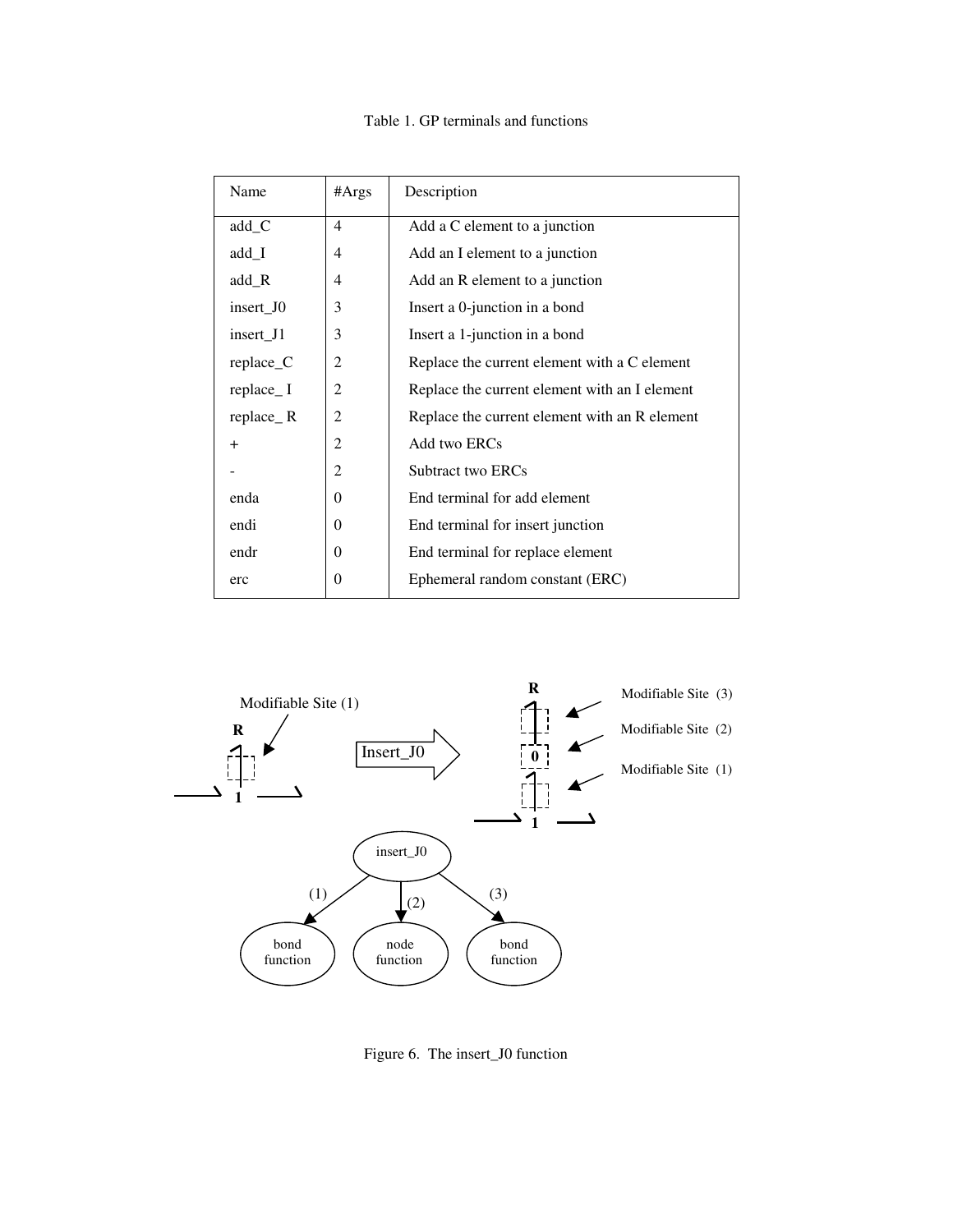

Figure 7. The add\_R function

| Time Domain Application Analysis              |                                                 |  | <b>Frequency Domain Application</b> |                  |      |  |  |
|-----------------------------------------------|-------------------------------------------------|--|-------------------------------------|------------------|------|--|--|
| Eigenvalues                                   | <b>Impulse Response</b><br><b>Step Response</b> |  |                                     | <b>Bode Plot</b> | Etc. |  |  |
| State Equation Formulation (A,B,C,D Matrices) |                                                 |  |                                     |                  |      |  |  |
| <b>Causality Analysis</b>                     |                                                 |  |                                     |                  |      |  |  |

Figure 8. Evaluation layers for bond graph models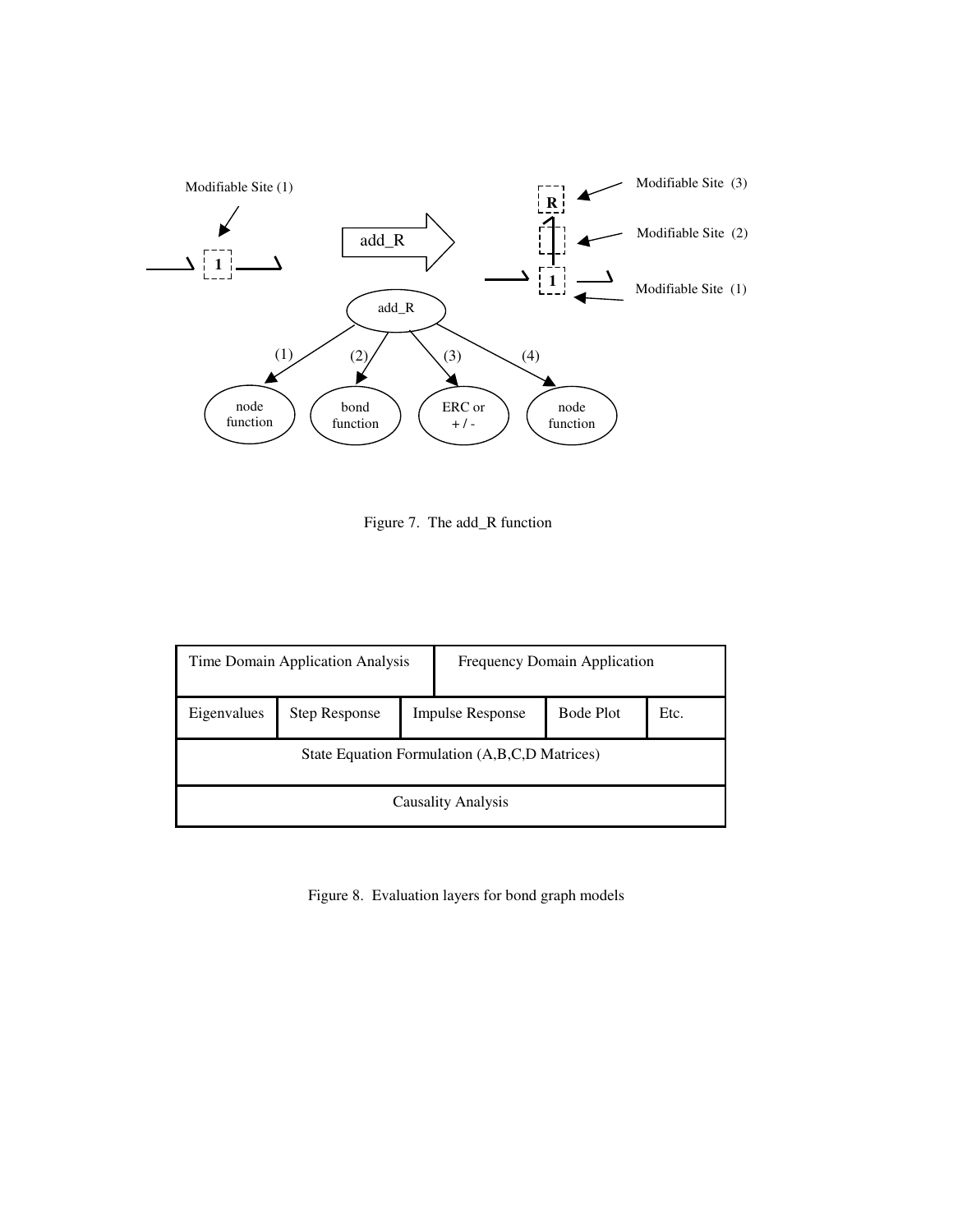





Figure 10. Two eigenvalues result



Figure 11. Four eigenvalues result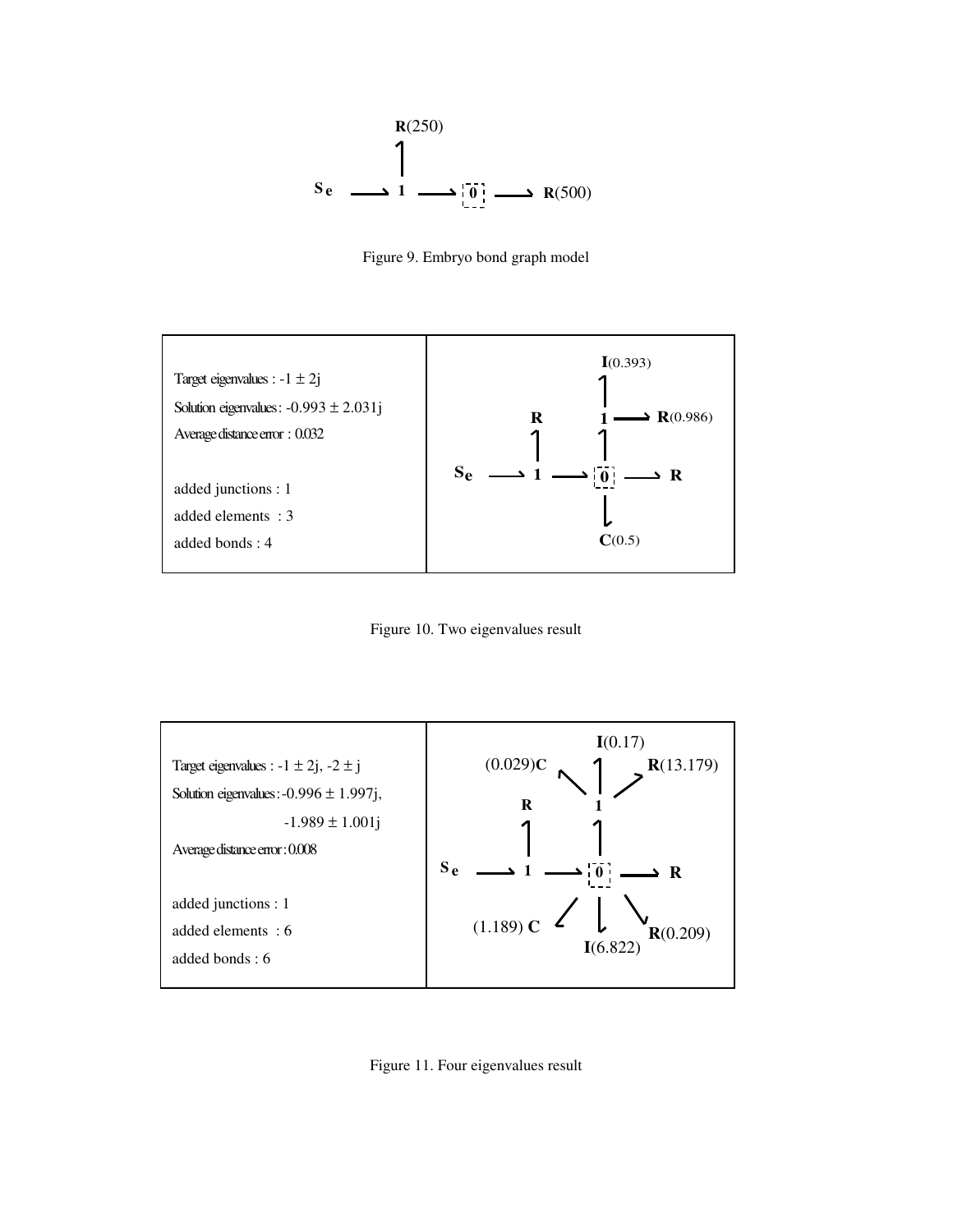

Figure 12. Six eigenvalues result



Figure 13. Embryo circuit and its bond graph representation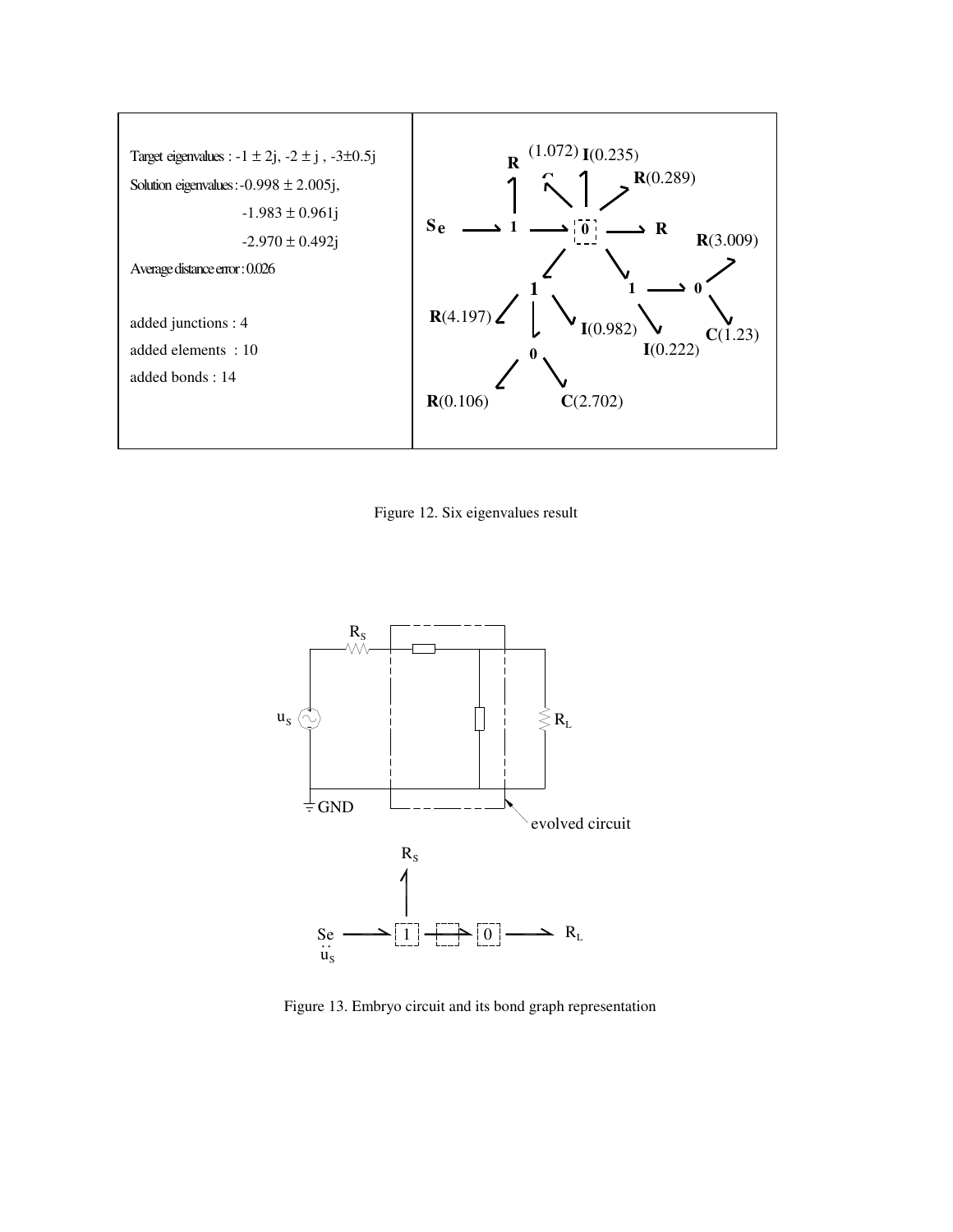

Figure 14. Frequency response of evolved high-pass filter



Figure 15. Frequency response of evolved low-pass filter



Figure 16. Frequency response of evolved band-pass filter